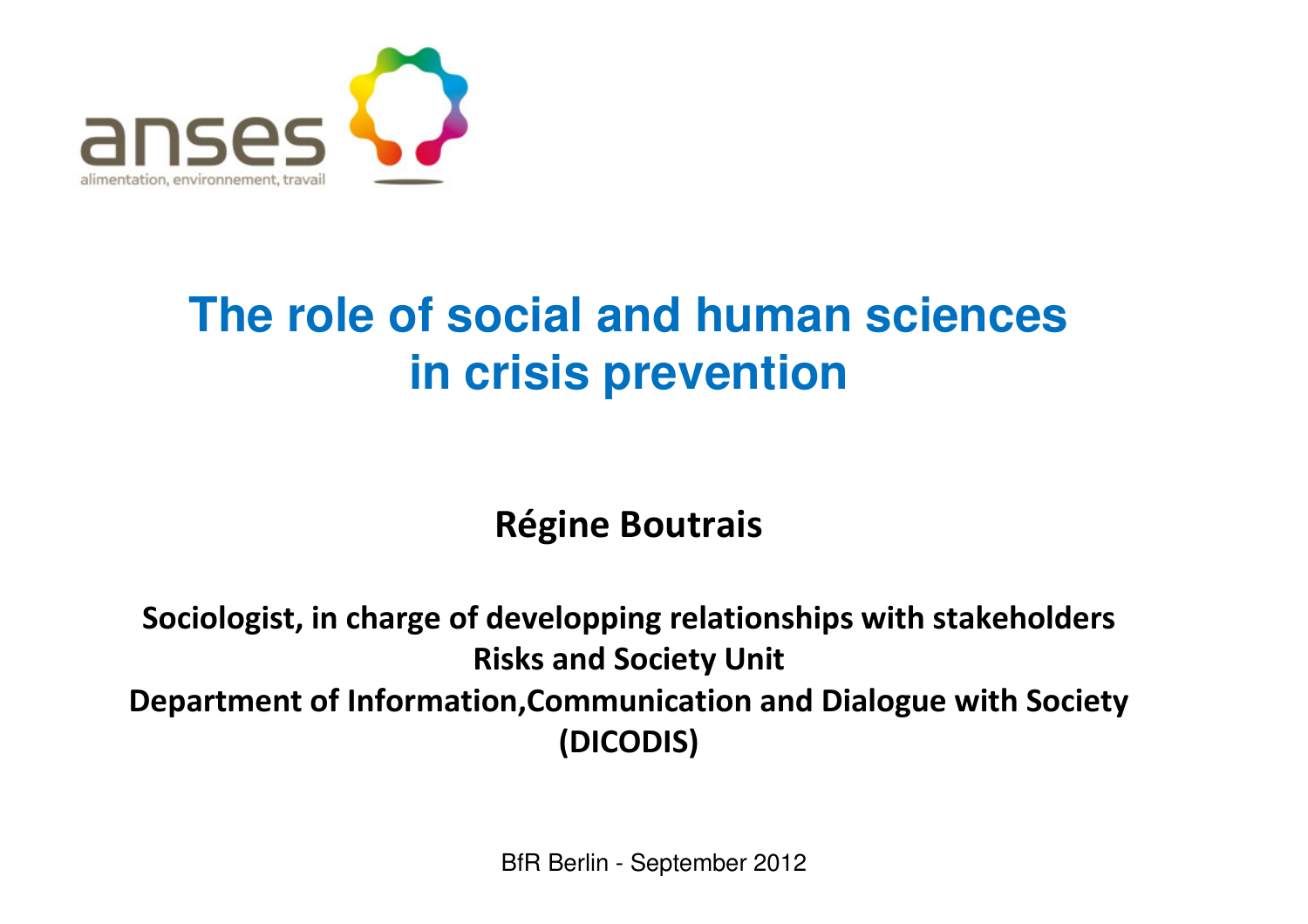# ANSES core values

#### Independence, impartiality

 A code of conduct and independent committees which stakeholders can solicit, collegial and multidisciplinary scientific panels, prevention of conflicts of interests, public funding, etc.

**Transparency** 

 Assessment process, minority opinions, publication of opinions, PDOIs, public calls for experts and research projects, etc.



Access to stakeholders

Excellence/scientific expertise selection of experts through open calls for applications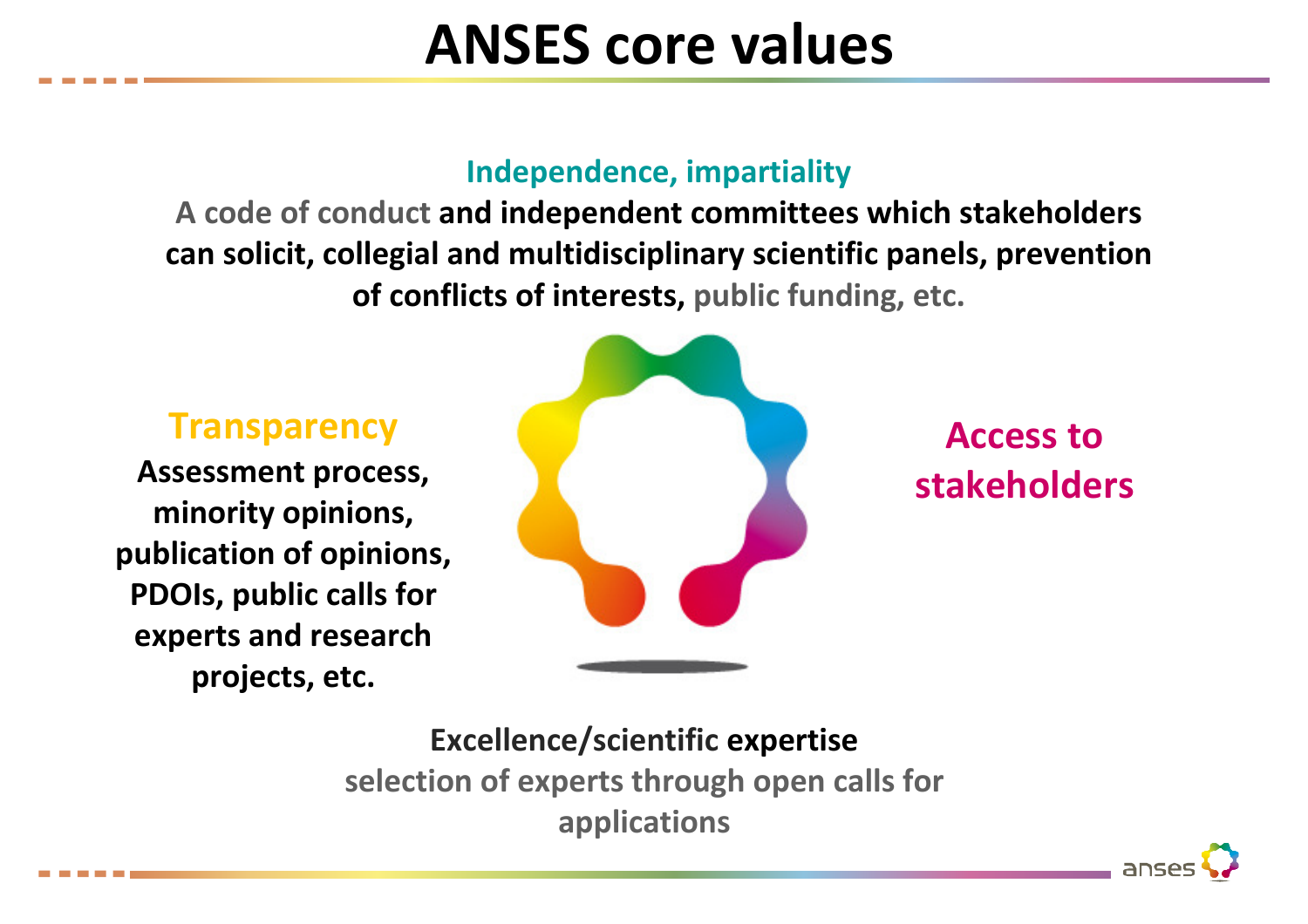# **Risk and society unit**

#### 4 major orientations to favor **a more comprehensive approach of risk**

**(**Unit composed of 4 staff members : politist, sociologists, economist):

- 1. Implementing the opening up of expertise and establishing a dialogue with stakeholders
- 2. Developping knowledge about societal issues and involving social scientists in assessment committees
- 3. Carrying out a watch on the links between science and society
- 4. Contributing to public debate and to the promotion of the Agency's work (opinions and reports)



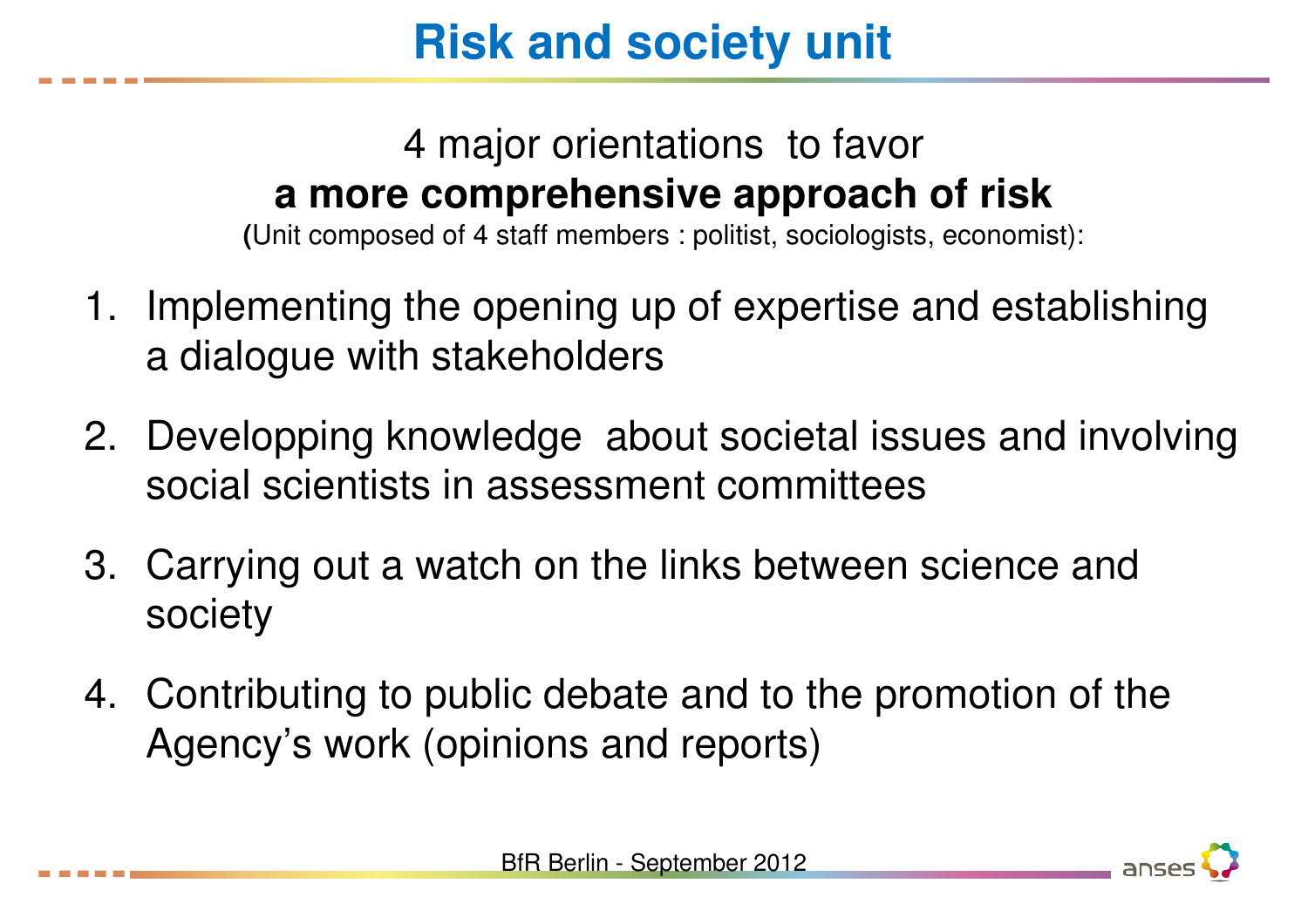# **Opening up expertise to civil society**

**Charter signed in 2011** by 5 public organisations (involved in research and sanitary/environmental risk assessment) aiming at :

- • Improving transparency on the results of expertise and methods used in risk assessment
- • Sharing scientific knowledge and uncertainties, (divergences, minority positions and possible controversies among experts)
- • Capacity-building among stakeholders for a better understanding and possible contribution to the assessment procedure (information, training, public debate, etc.)





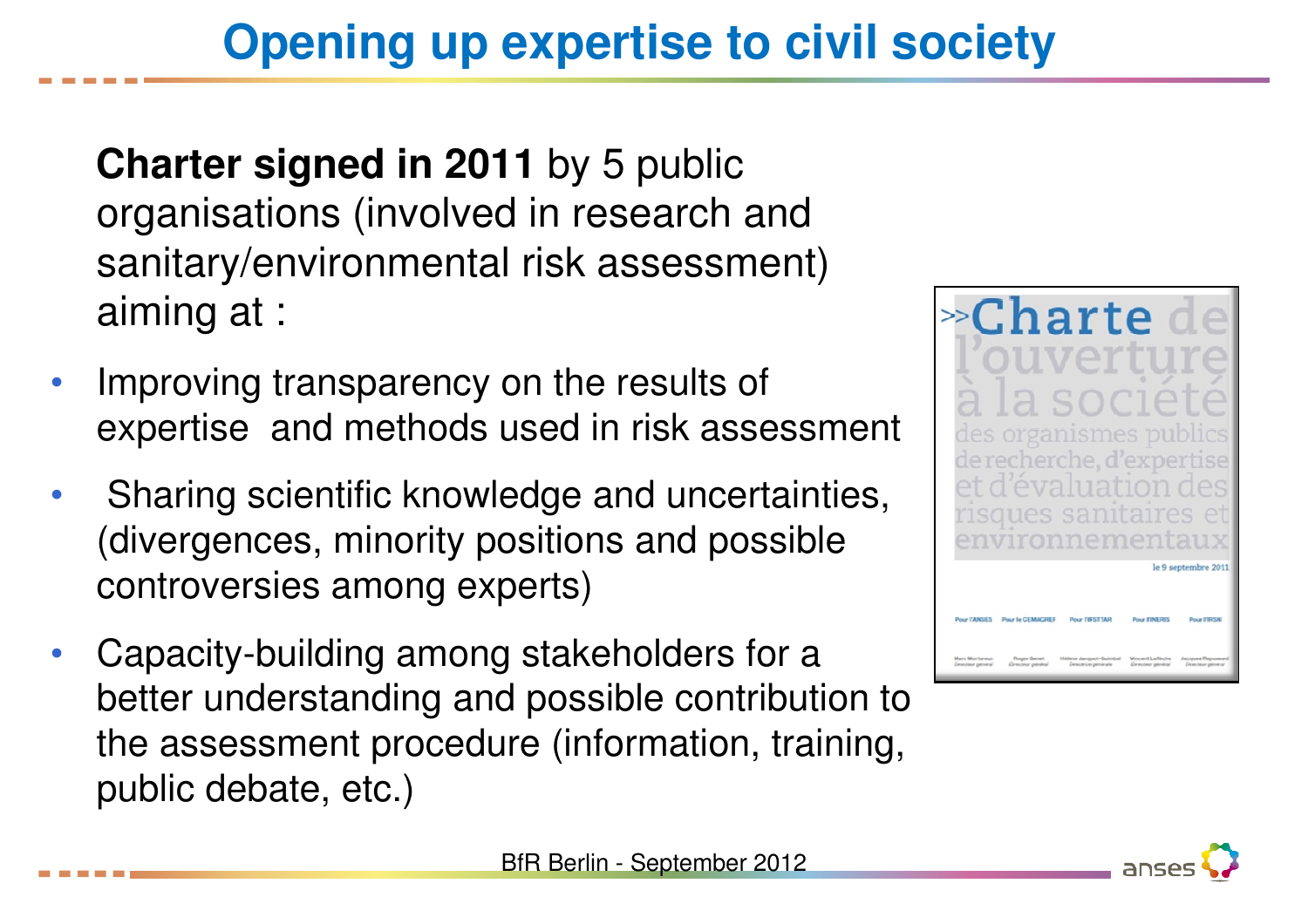# The fields of expertise

Due to its origins, the French Agency for food, environmental and occupational health and safetycreated 1<sup>st</sup> of July 2010 pursuent to a merger between AFSSA and AFSSET

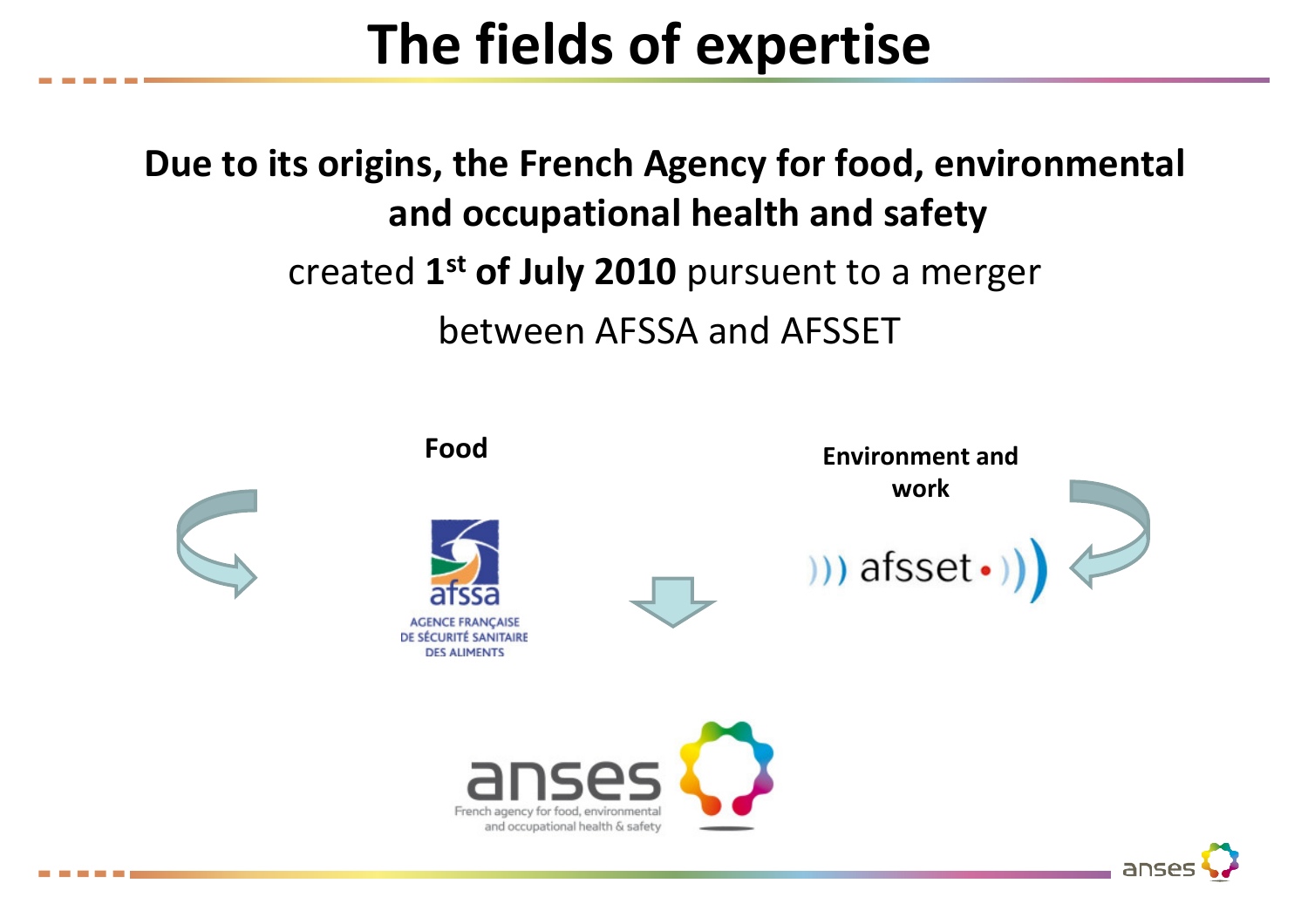# A wide range of missions: a wide range of stakeholders

ANSES deals with stakeholders involved in many sectors of:

• human health and safety in the fields of environment, work and food









As well as:

- •**• animal health and welfare**
- •Plant protection

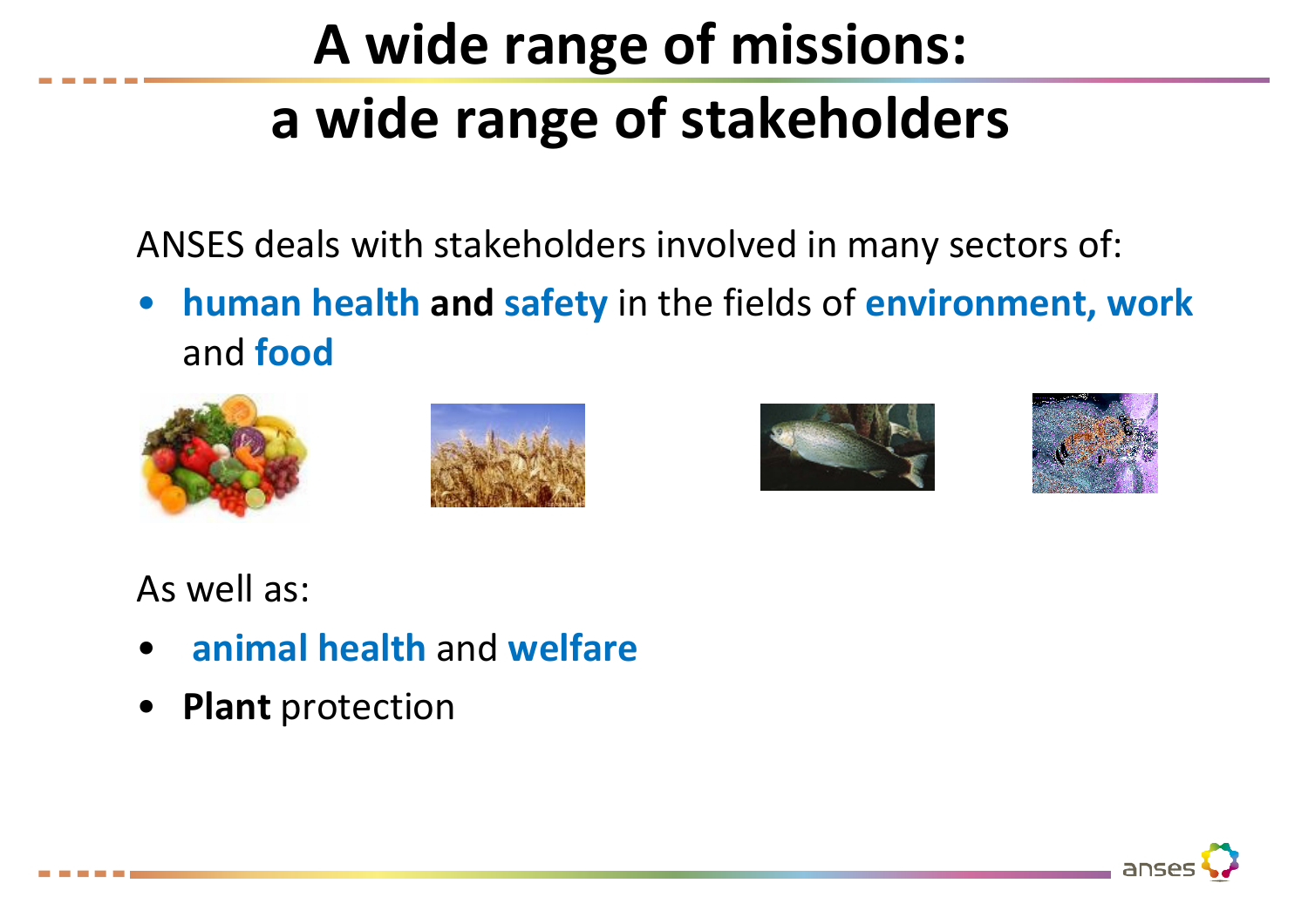## **Developping relationships and dialogue with stakeholders 1/2**

#### **Following actions are being implemented**

(either on legal or voluntary basis):

- Participation of stakeholders (industries, NGOs, etc.) to the **governance bodies** of the Agency :
- -- Board of Directors,
- - 5 thematic orientation committees on food, environment, occupational health, animal health and welfare and plant health
- Set-up of thematic **dialogue committees** on emerging issues: « Radiofrequencies & health », « Nanomaterials & health»

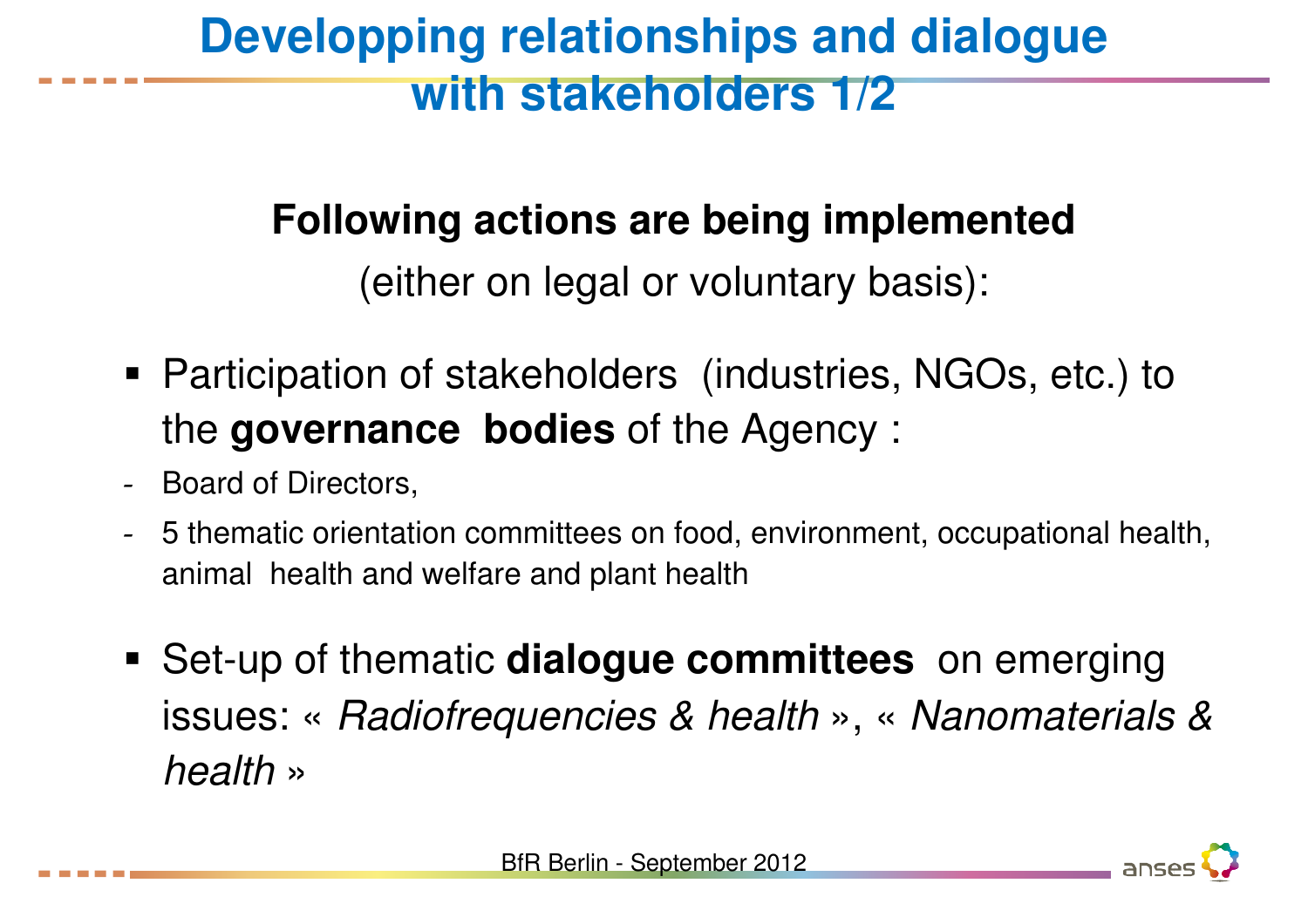#### **Among other stakeholders NGOs are entitled to sollicit risk assessment**

#### **from ANSES on specific matters of concern**

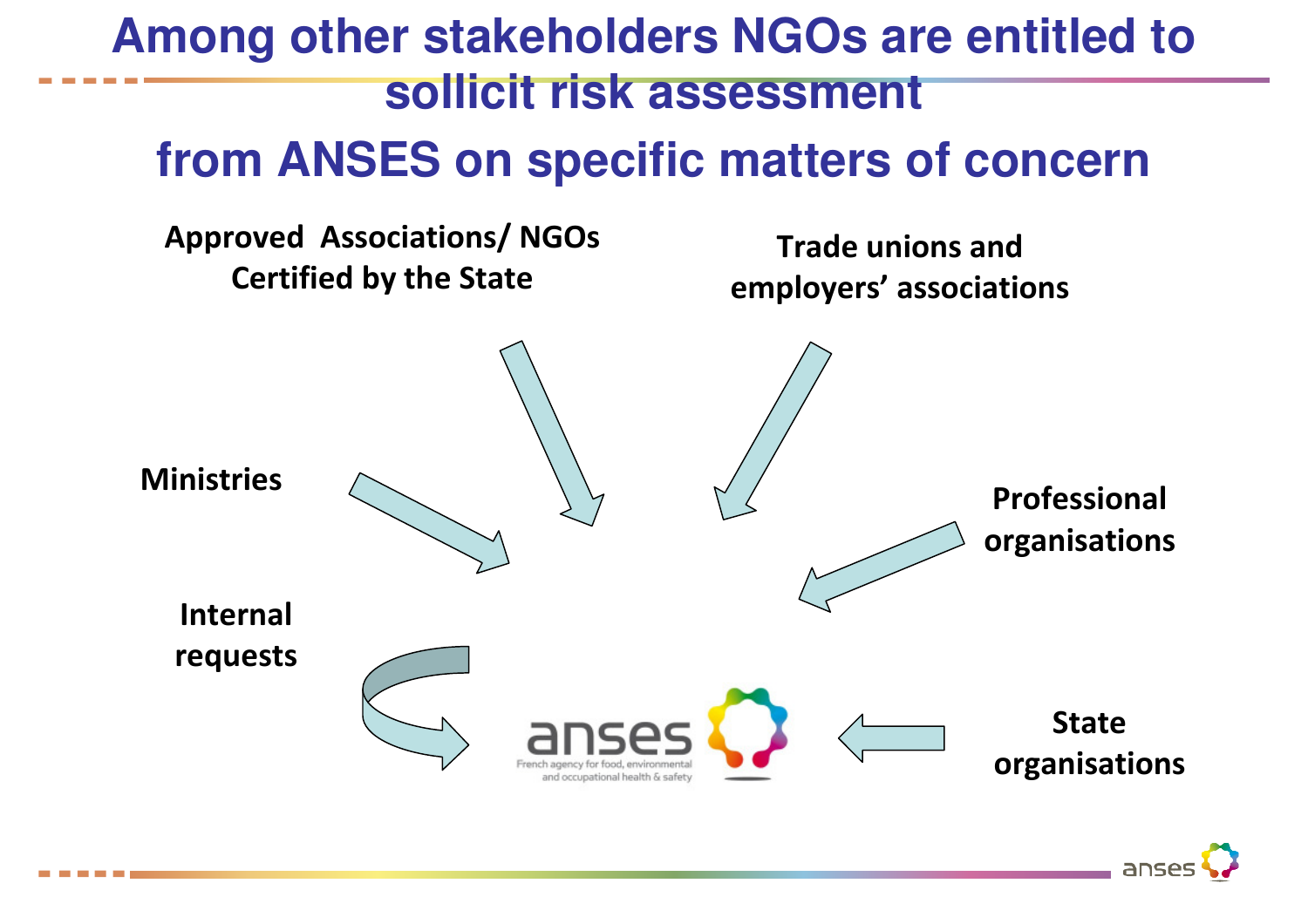## **Developping relationships and dialogue with stakeholders 2/2**

- $\blacksquare$  **Identification of stakeholders involved** in the topics of expertise : consumers, environmental NGOs, patients and victims'organisations, etc.), trade unions, industries
- $\blacksquare$  **Establishing conditions for fruitful discussions** (from upstream engagement to downstream information along the assessment process) through :
	- -- Information meetings (twice a year on transversal themes such as pesticides, water quality, plastics in food packaging, nutrition, cancer and environment, microbial pathogens, antiobiotic resistance, allergens, etc.)
	- -Consultation, interviews, hearings (lay knowledge) and information
	- - Current watch of networks and social mouvements at the national and international level



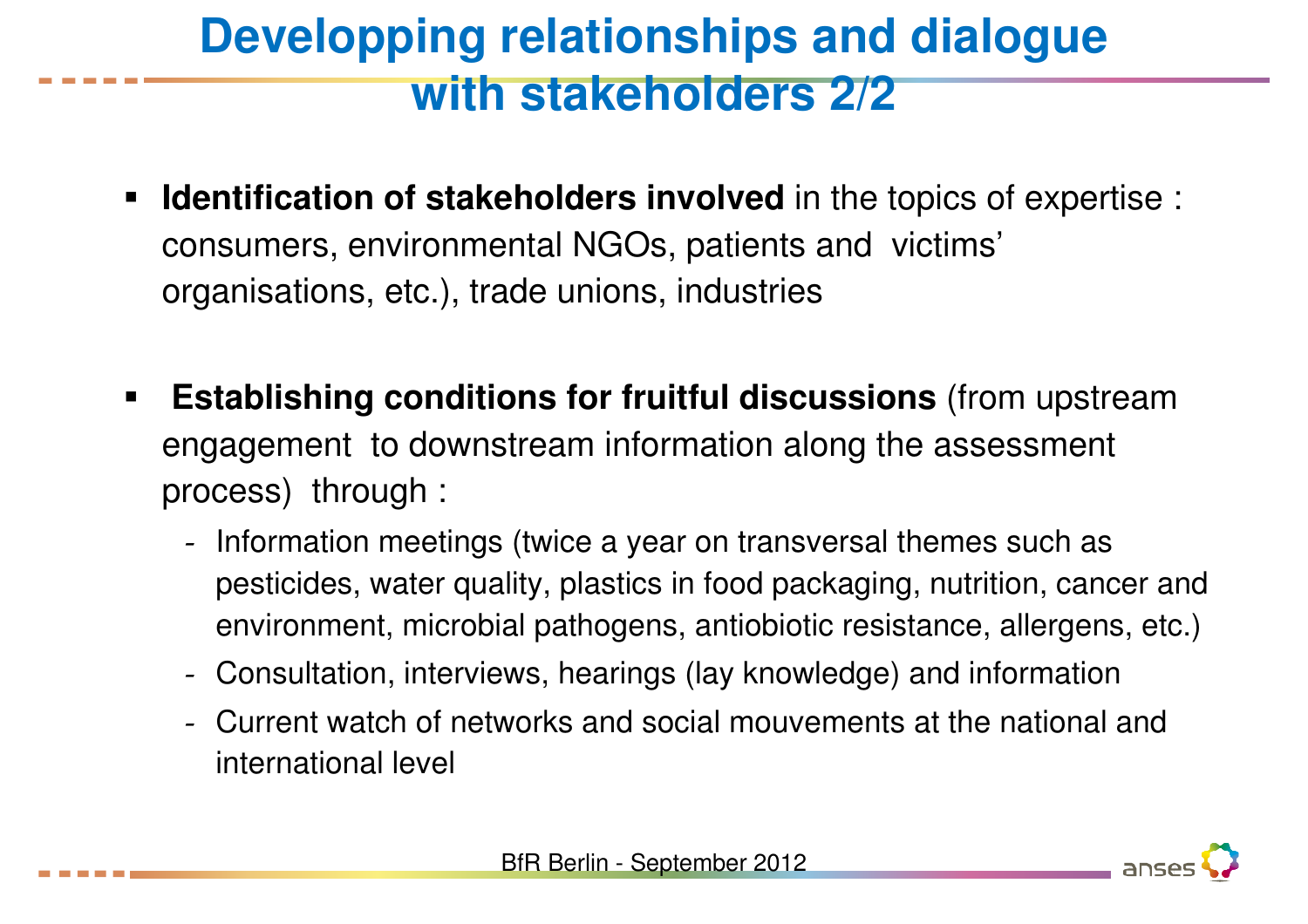## **Developping knowledge about societal issues related to environmental health**

**1. Collaborations with external scholars/academic research centers (EHESS and CSO) :**

- **1.1 With the GSPR/EHESS** (specialised in socio-informatics ) to study :
- -Political/sociological context , actors involved
- - Public preoccupations and fears, behaviours and practices, arguments
- - Early warnings and critical points of expertise (ex. low-doses, interaction of chemical substances, etc.)
- -Trajectory of alerts and crises
- -Dynamics of collective actions (mobilisations and protest groups)
- - On a large number of issues (ex. bees, BPA, GMOs, PCBs, dioxines, etc.)

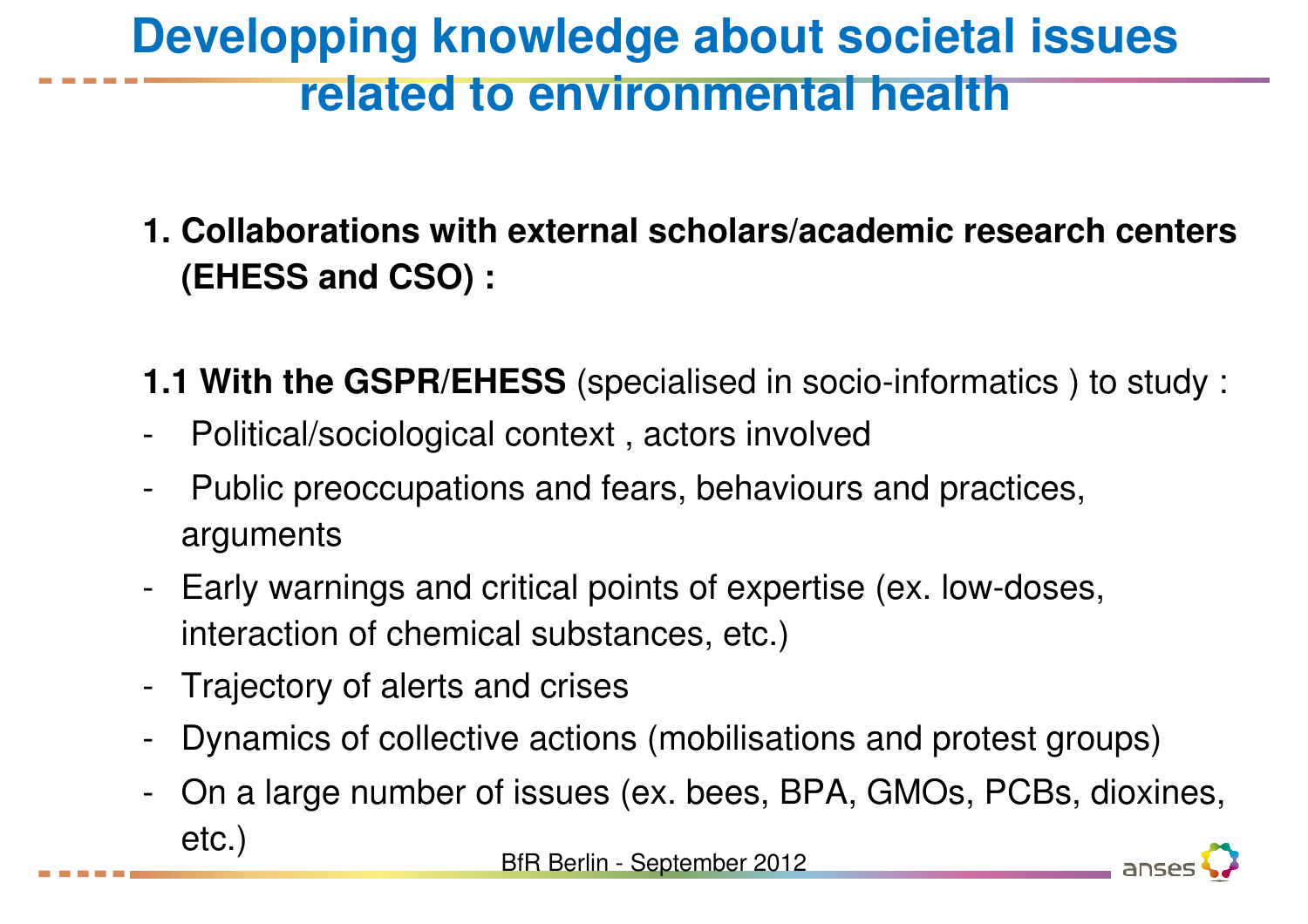#### **Developping knowledge about societal issues related to environmental health**

- **1. Collaborations with external scholars/academic research centers (EHESS and CSO) :**
- **1.2 With the CSO/SCIENCES-PO** (Centre de Sociologie des Organisations)
	- - Formalisation of a table/questionnaire of sociological analysis to be used during the framing of risk assessment
	- - Project of building up an international network of SHS experts working in the field of environmental health

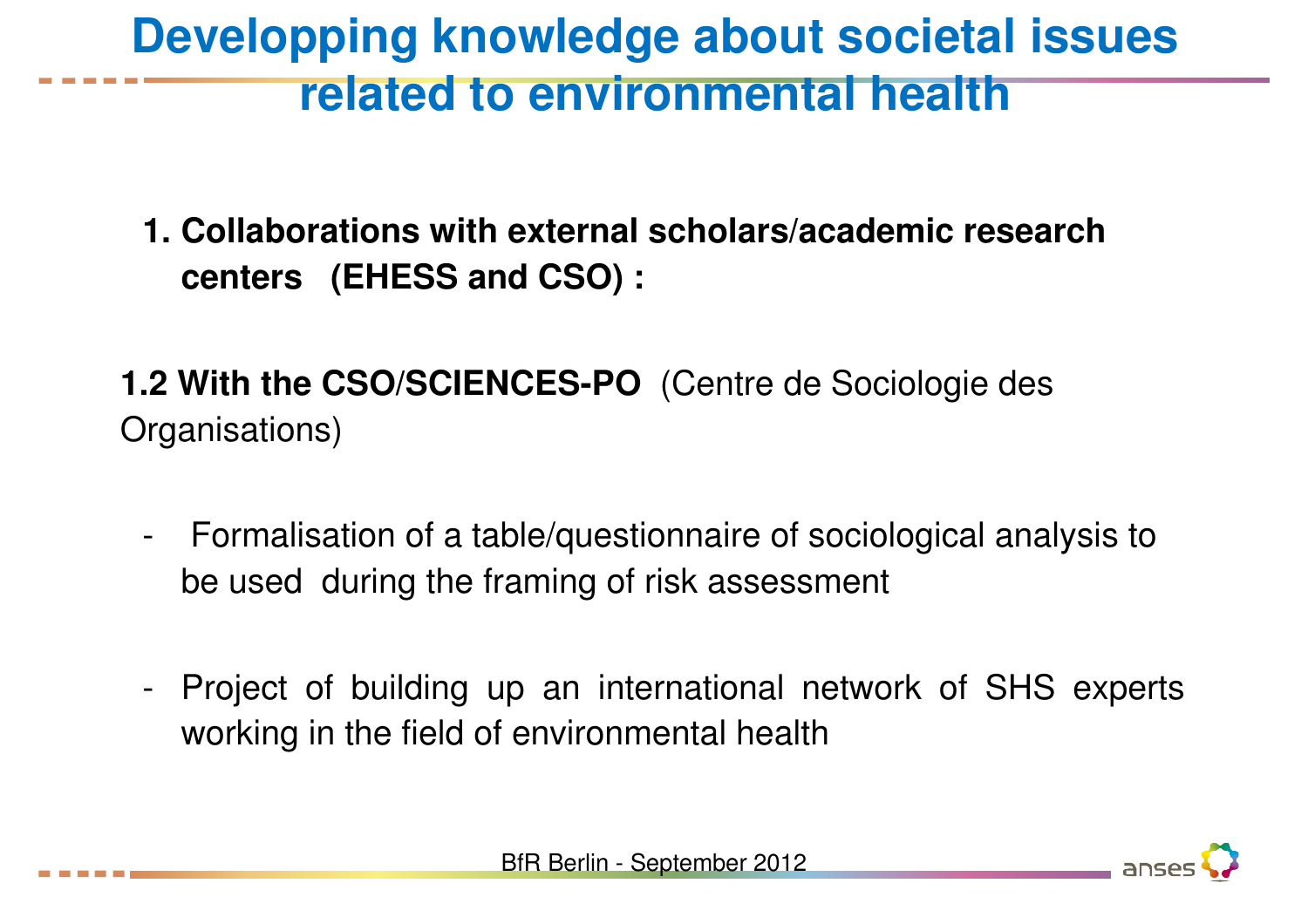### **Promoting the contribution of SHS experts in risk assessment**

#### **2. Within ANSES:**

- **Socio-economic analyses,** such as the burden of poor indoor air quality or the socio-economic determinants for the substitution of CMR chemical substances

- **Involvement of SHS experts in multidisciplinary working groups** (ex. endocrine disruptors, noise, pesticides, etc.)

- **Launch in fall 2012 of a SHS expert committee** (including various fields such as economy, sociology, law or philosophy, science studies)

Its missions: to make recommendations in the framing of expertise, to validate procedure and methodological tools, to run exploratory cases,to produce valuable knowledge for elaboration of opinions and reports.

#### **Both initiatives (internal and external) are linked and interact for the production of societal knowledge**

BfR Berlin - September 2012

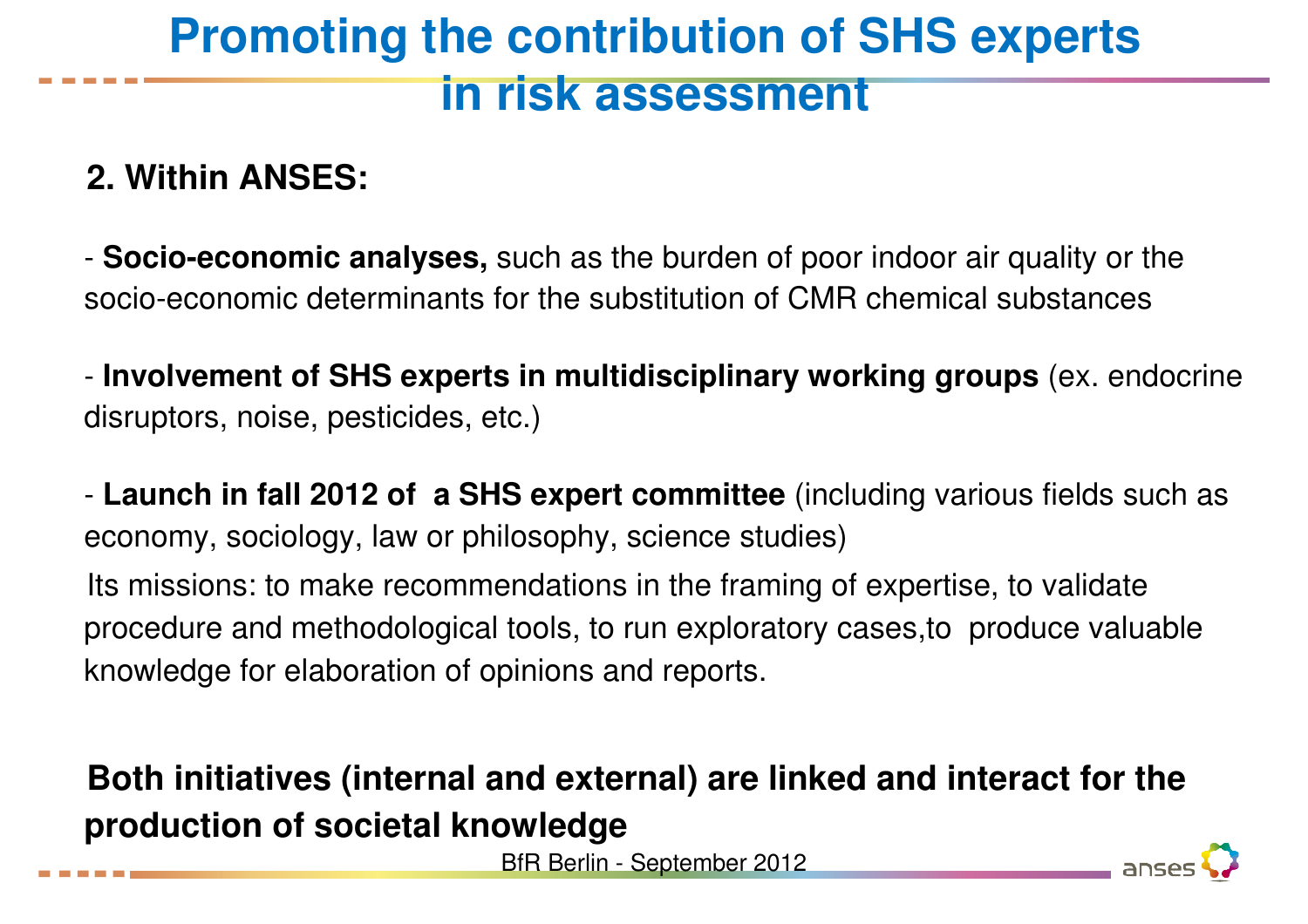#### **Establishing a watch**

#### **on the links between science and society**

- $\blacksquare$  Follow-up of the evolution of critics of science and technologies
	- Watch on emerging issues such as unexplained syndroms (MCS, EHS, sick-building syndrom), synthetic biology, etc.
	- Watch on current cross-cutting themes (i.e. expertise processes, conflicts of interests, precautionary principle, public participation, etc.)
	- **Scientific watch in SHS knowledge production**
	- Reviews of litterature on particular issues of concern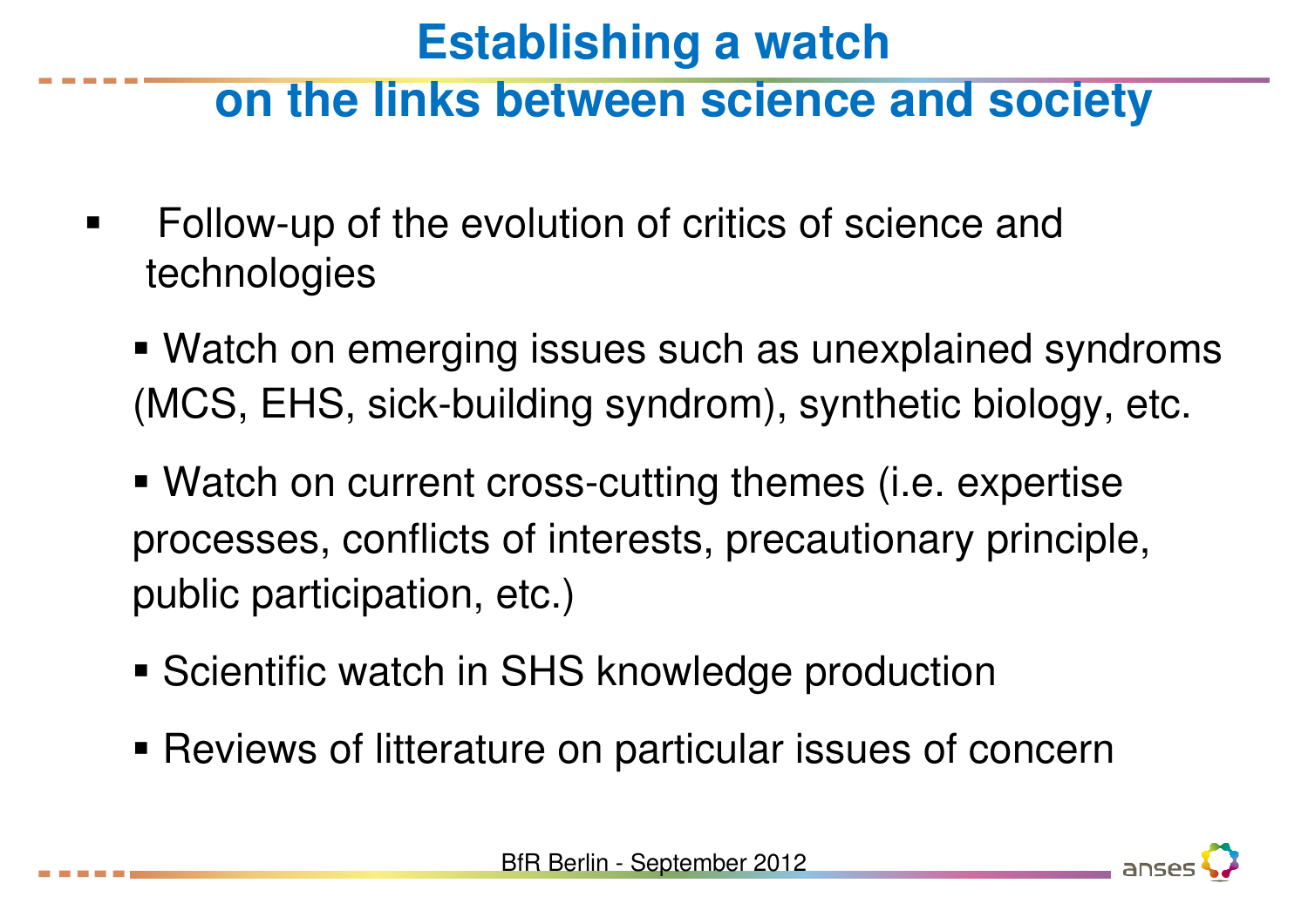### **Contributing to public debate and to the promotion of opinions and reports delivered by ANSES**

- □ **Seminars of reflexion** (about 6 sessions/ year) for the Agency's at a fact and naturalised staff and partners
	- Ex. Sociological impact of asbestos crisis, Comparison of nano-debates procedures in Europe, Analysis of public policies to prevent obesity, etc.
- $\Box$  Organisation of **prospective colloquia** open to the public in partnership with organisations like Sciences-Po or Ecole des Mines.

Ex. « Governing uncertainty », « Environmental justice and sanitary risks », « Reviewing the prevention of occupational risks: a challenge for sustainable development », « Internationalised food systems: new risks and new regulations»

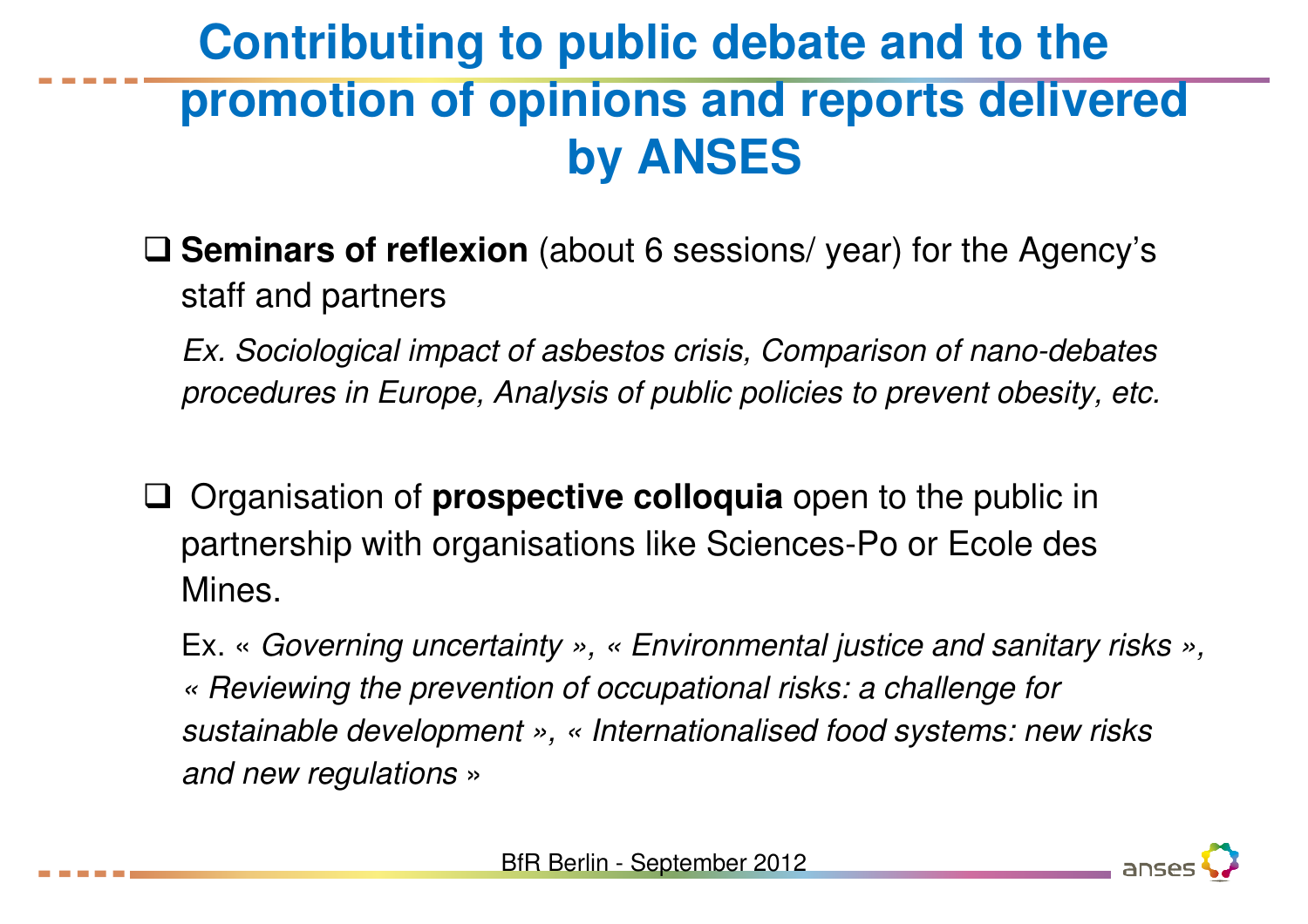# **The role of SHS in the prevention of crises**

- **Improve the quality and robustness of scientific risk assessment** and of recommendations delivered to decision-makers
- **Diminish the degree of potential controversies** by involving stakeholders upstream (i.e. bottom-up public engagement that goes further than a top-down communication on risks)

Foster transparency **to redeem confidence in expertise** by informing on procedures and uncertainties

- **Anticipate crises** by bettering **public understanding of science**, detecting **early warnings** (« weak signals ») and addressing **emerging risks** (ex. nanomaterials, electromagnetic waves, etc.)
- **Enable a better management and communication of risks and uncertainty** thanks to a more accurate knowledge of rising societal issues in the field of environmental health